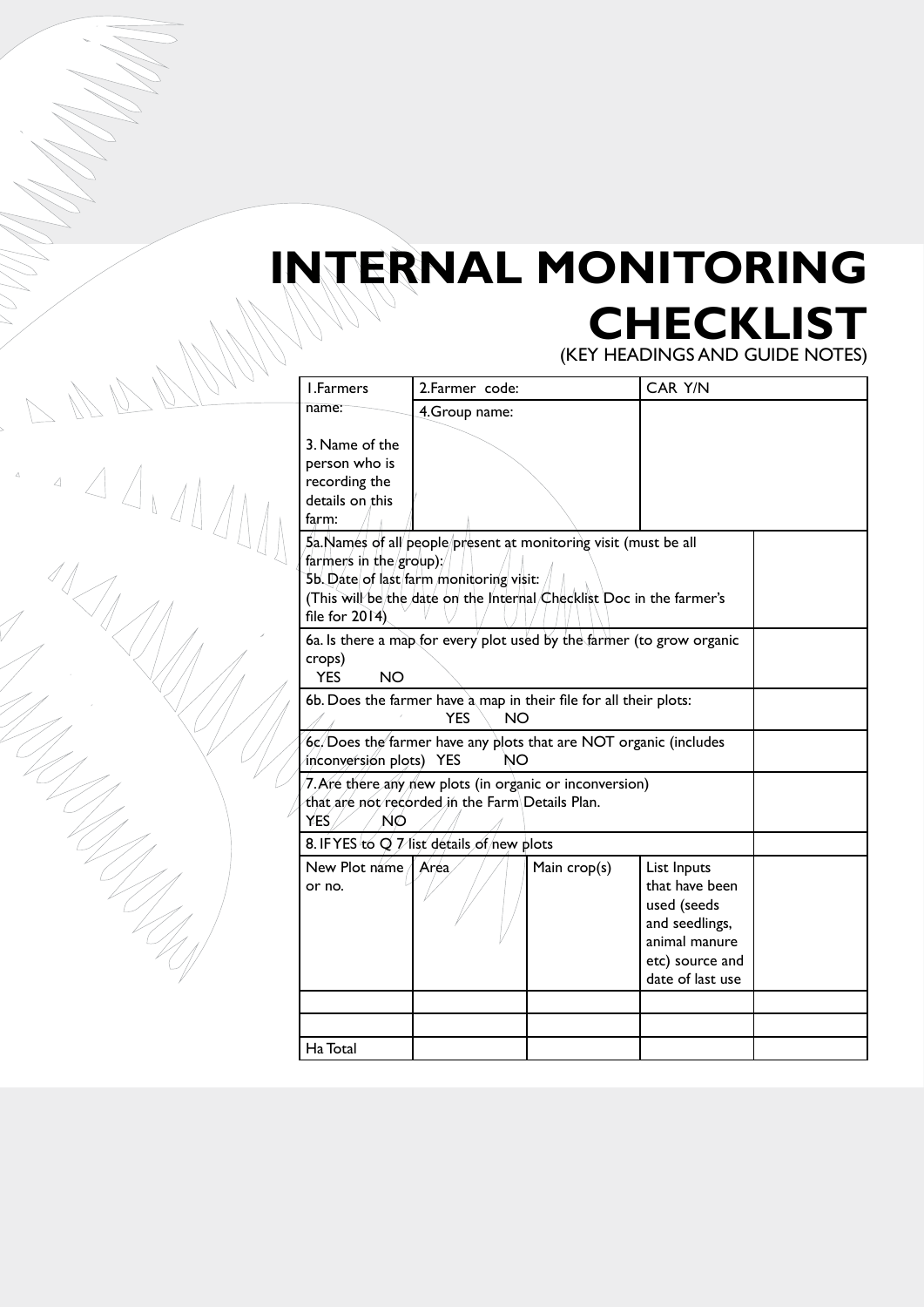| Farm Management                                                                                                  |            |                    |                       |                                          |                                   |                       |                   |
|------------------------------------------------------------------------------------------------------------------|------------|--------------------|-----------------------|------------------------------------------|-----------------------------------|-----------------------|-------------------|
|                                                                                                                  |            |                    |                       | Comments                                 | CARs                              |                       |                   |
|                                                                                                                  | <b>YES</b> |                    | ŃØ,                   | Describe<br>seeds, animal<br>manure/etc/ |                                   |                       |                   |
| 9. Does the<br>farmer use<br>inputs from<br>off the farm<br>for fertiliser<br>or compost<br>materials            |            |                    |                       |                                          |                                   |                       |                   |
| 10. Are ALL<br>these inputs<br>approved by<br>POETcom                                                            |            |                    |                       |                                          |                                   |                       |                   |
| II. If NO does<br>the farmer<br>have records<br>of these inputs<br>(receipts of<br>purchase)                     |            |                    |                       |                                          |                                   |                       | $\sqrt{2}$        |
| <b>Farming Activities</b>                                                                                        |            |                    |                       |                                          | CAR                               |                       |                   |
|                                                                                                                  |            |                    |                       |                                          | Y/N                               |                       |                   |
| 11. Does the farmer use<br>inputs purchased from<br>outside the farm to<br>control pests, diseases<br>and weeds. |            |                    |                       |                                          |                                   |                       |                   |
| 12. Do these methods<br>comply with the<br>standards                                                             |            |                    |                       |                                          |                                   |                       |                   |
| 13. Does the farmer use<br>seeds that are restricted<br>or not organic                                           |            |                    |                       |                                          |                                   |                       |                   |
| 14. IF YES have the seeds<br>been cleaned according<br>to the standards of the<br>PGS-SG                         |            |                    |                       |                                          |                                   |                       |                   |
| Yield Data (past year)                                                                                           |            |                    |                       |                                          |                                   |                       |                   |
| 15. Actual Yields                                                                                                |            |                    |                       |                                          |                                   |                       |                   |
| Plot name/number                                                                                                 |            | Crop<br>name yield | <b>Total Expected</b> | <b>Total Exported</b><br>(actual) kgs    | Total sold to local<br>market kgs | Combined Total<br>kgs | <b>CAR</b><br>Y/N |
|                                                                                                                  |            |                    |                       |                                          |                                   |                       |                   |
|                                                                                                                  |            |                    |                       |                                          |                                   |                       |                   |
|                                                                                                                  |            |                    |                       |                                          |                                   |                       |                   |